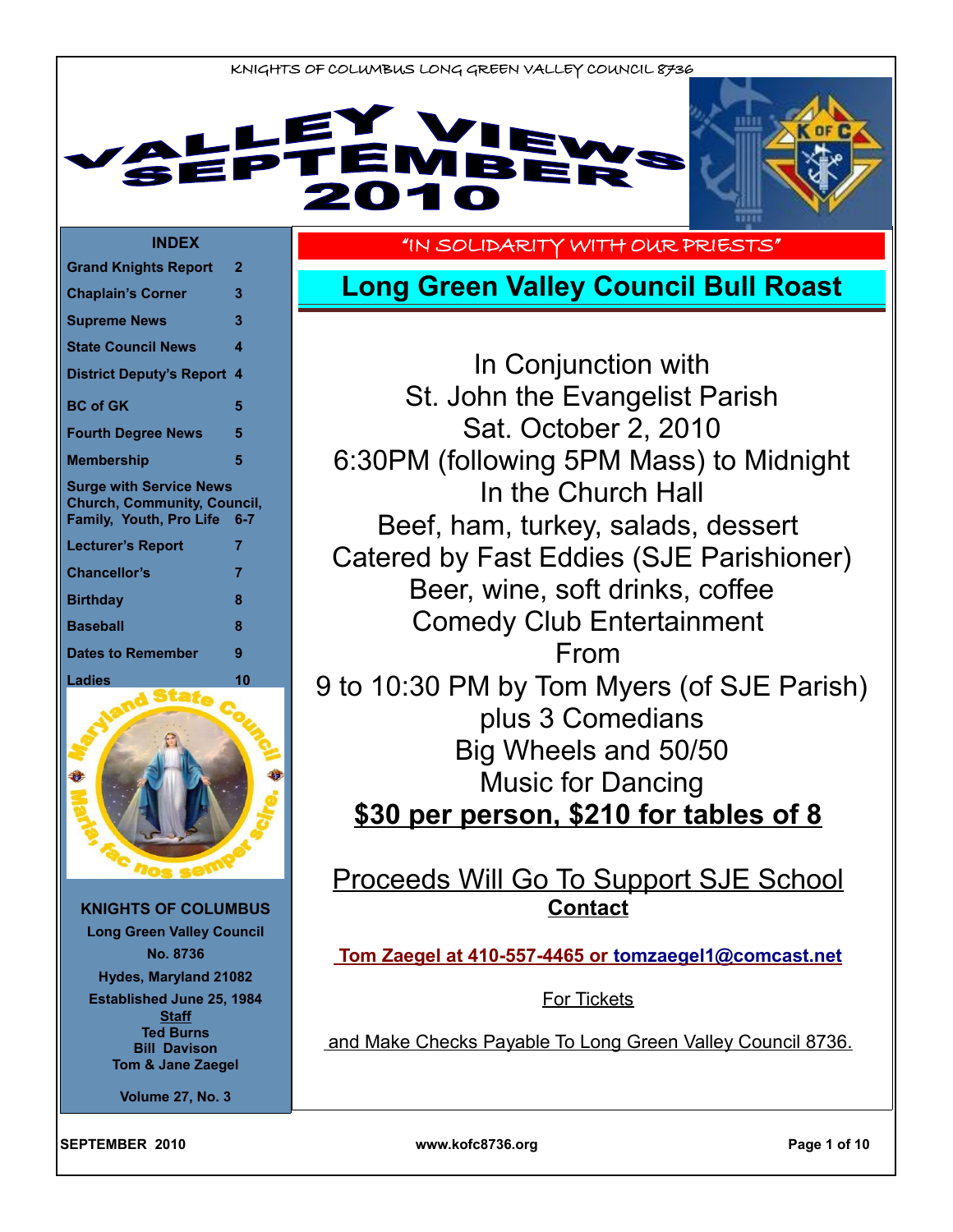# **GRAND KNIGHTS REPORT**

**Tom Zaegel, tomzaegel1@comcast.net**

Brothers,

At the business meeting in September, we will be voting on the preliminary budget that was distributed at the August Social meeting. We find ourselves in a difficult, yet not unexpected, situation with our council income for this fraternal year. The concession stand for the Orioles games has not been nearly as lucrative as in past years, and it has been a struggle to get volunteers to work. Thus we expect to terminate this project next year. Given a significant shortfall in projected income, I have been deliberating on the wisdom of continuing some of the traditional gratuities covered by the council for officers and Past Grand Knights.

Therefore, effective immediately there will be no "Comps" for the Grand Knight, Past Grand Knights, or any other officers or members, other than clergy, for any Council, Chapter, or State functions or social events. This includes the BCGK Shrimp night and the Columbus Day Ball. I definitely encourage all to attend these functions at their own expense. I regret that this is necessary, but after prayerful consideration I feel that as good stewards of our council funds these actions are warranted. And I sincerely hope that you agree.

Furthermore, as the Officers and Program Leaders attempt to stimulate our membership into action for fund raisers to support our budgetary needs, I solicit your attention to this call to serve. Please help us by providing leadership in one or more of these activities. In addition, please support the activities and those who step up to lead them. I am open to your ideas and suggestions that will help to invigorate more involvement throughout the membership. Many of the ideas and suggestions offered during my first term last year are being considered for this year.

We also find it necessary to change the distribution of the monthly news letter. We are still printing and mailing about 85 copies of it. This costs the council about \$75 per month and in some cases as much as \$125 or more depending on printer availability. Thus, we plan to terminate the mailing to all except the widows. This will save us about \$1,000 per year. However, should anyone strongly desire to receive it via USPS, they will be able to pay for this by sending us \$10 per year with their dues payment. This will become effective with the October news letter. We thank those of you who are using the e-mail and council web site to access the news letter. If we do not have your e-mail, and you would like to get on our council e-mail distribution list, please send your email address to Paul Weber at apaulweber@msn.com.

One of the biggest fund raisers that we conduct regularly every year is the Car Raffle for the State Council. We retain 60% of every raffle ticket sold for our council use. This is your first opportunity to help us get on top of the financial issue. Please know that we have increased the projected income for this program in the preliminary budget. We need all Brothers to drive the sales of the raffle tickets throughout the month of September. Tom Rowan will once again be leading this initiative. Please contact him to help out as well as offering any ideas you may have to increase our sales.

Thank you for your prayers, support and encouragement. And may we always remember to stay faithful and be grateful.

Tom Zaegel, Grand Knight Vivat Jesus!

**SEPTEMBER 2010 www.kofc8736.org Page 2 of 10**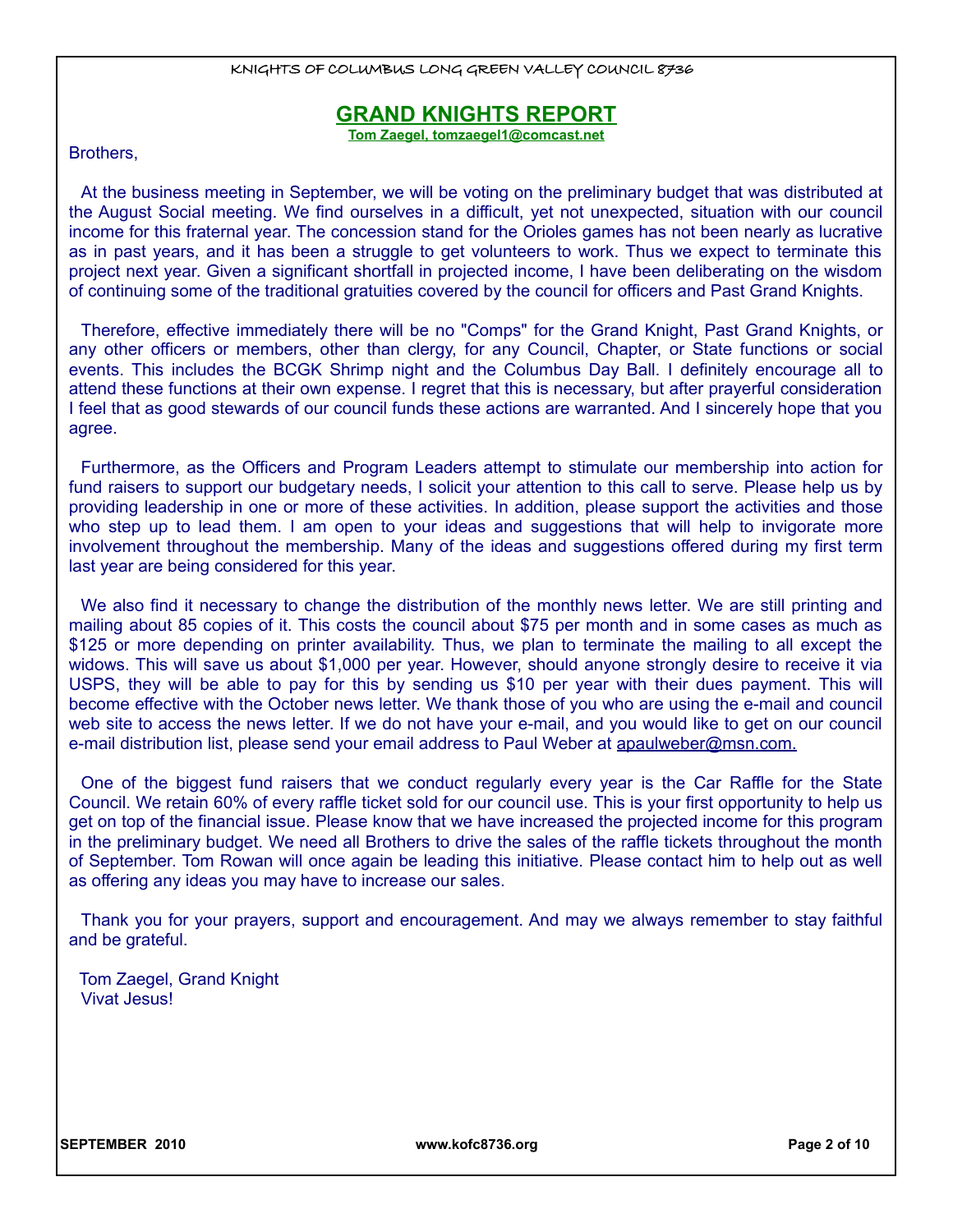# **CHAPLAIN'S REPORT**

Dear Brother Knights:

Another school year has begun already. To be a student or a teacher is to have the annual opportunity to begin again. Each September brings a new challenge, a new adventure. And this is true, regardless of which side of the desk a person is on.

We as Knights, even those of us for whom classroom days are but a distant memory, have endless opportunities to begin again. It all has to do with forgiveness and conversion. Jesus has made it very clear that asking for pardon(as well as being willing to pardon!) are the marks of a true Christian.

When we fall short, we seek forgiveness from God and from any person we may have injured. And then the conversion process kicks in. We get ourselves back on track and turn toward God once again. Conversion happens every day of our life. Today we try to live closer to God than we did yesterday. And then, tomorrow, we try to do better than today. Not just a figure of speech, this literally is "the story of our (Christian) lives."

School begins again every September. We begin again every day. Fraternally, Deacon Don Murray (reprinted from the September 1997 issue of Valley Views)

# **SUPREME COUNCIL NEWS**

**In Service to One, in Service to All** 

The phrase "In service to one, in service to all" has long been a motto of the Knights of Columbus. It simply means that Knights take seriously the two great commandments of Jesus Christ: to love God with our entire being, and to love our neighbor as ourselves.

 For 128 years, the Order has been led by its first principle, charity. Every day, people witness the work undertaken by Knights as members work in thousands of communities around the world. Combined with unity — with our Church and with our neighbor — charity provides us with the means to fulfill Christ's great commandments. This is what it means to be "in service to one, in service to all." Lives filled with charity, motivated by faith and hope, are what will make Christ known to others.

It is the spirit of the Good Samaritan that has always propelled the Knights of Columbus. This is the reason why our history is one of service: helping the widows and orphans of the late 19th century; providing necessities to the American troops in World War I regardless of their race or religion; publishing books on the contributions of African-, Jewish- and German-American citizens four decades before the civil rights movement; working in support of Catholics in Mexico when the government there persecuted the Church in the 1920s; protecting parents' rights to send their children to Catholic schools; helping the hungry in the city of Rome during and after World War II; adding the words "under God" to the U.S. Pledge of Allegiance; pioneering nationwide blood drives; promoting the dignity of people with intellectual disabilities through Special Olympics and other programs; supporting mothers and their unborn children through our work with pregnancy resource centers and our Ultrasound Initiative; giving winter coats to poor children; providing mobility to people with physical disabilities through wheelchair distributions; providing food for families in need; and in general, being a force of love for our neighbors, wherever and whenever a need arises.

In practicing charity, in a spirit of unity, we lead by our witness, and we bring to life Christ's words in the Gospel, that all will know we are his disciples by the way we love one another.

Vivat Jesus!, Carl A. Anderson, Supreme Knight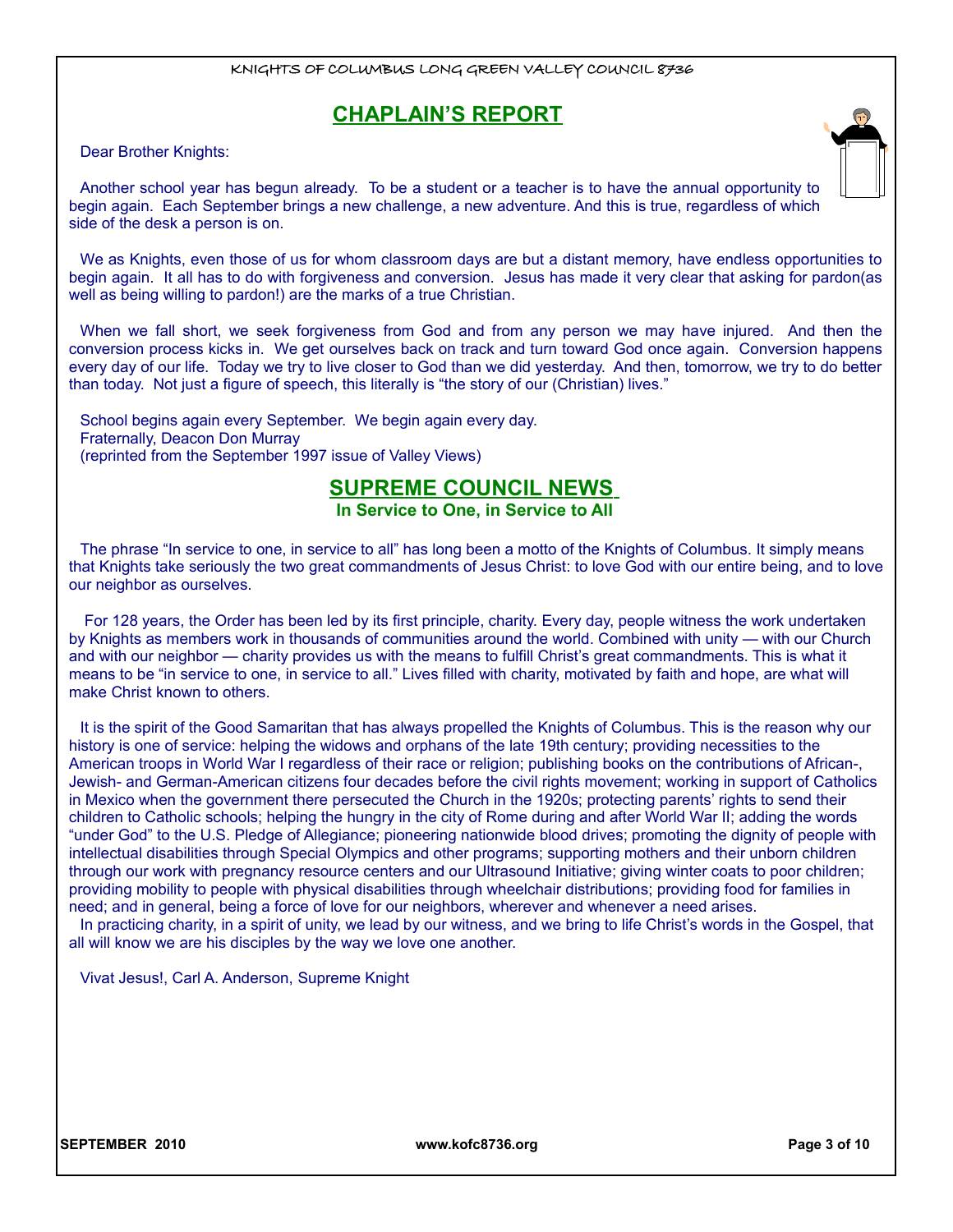# **STATE NEWS**

#### **Columbus Day Ball**

The Maryland State Council will be celebrating the Christopher Columbus holiday with our annual Columbus Day Ball. The ball will be held on Saturday October 9, 2010 at LaFontaine Bleu in Glen Burnie. The ball will begin at 7:30 PM and end around 12:30 AM. There will be a deluxe sit-down dinner, with an open bar from 7:30 to 9:30. There will be a cash bar from 9:30 to 12:30. Tickets are \$45.00 per person and available through your Grand Knight. Dress: Black Tie

preferred/ Business suit acceptable. Music by the Monaldi Brothers.

Ticket orders including payment in full must be delivered to the State Chairmen by September 27, 2010. No tickets will be sold at the door.

Upcoming State Council activities. Additional information is available from your Grand Knight. September 11 – State Picnic at Prince Georges Council #2809 September 30 thru October 4 – Bus Trip to Michigan October 9 – Columbus Day Ball October 10 – Columbus Day Mass & Wreath Laying – Baltimore November 13 – Football – Navy vs. Central Michigan November 21 – State Memorial Mass and Reception

# **DISTRICT DEPUTY REPORT**

|                       |               | <b>Every Council a Star Council</b> | numbers as of 8/21/2010 |                 |
|-----------------------|---------------|-------------------------------------|-------------------------|-----------------|
| Council               | <b>New</b>    | <b>Droppe</b>                       | <b>Net</b>              | <b>Net</b>      |
| #/Goals               | <b>Member</b> |                                     | Membership              | Insurance       |
|                       | s             | <b>Member</b>                       | <b>Increase</b>         | <b>Increase</b> |
|                       |               | s                                   |                         |                 |
| 8736 / 14-5           |               |                                     |                         |                 |
| $9815/7 - 3$          |               |                                     |                         |                 |
| $10100 / 7 - 3$       |               |                                     |                         |                 |
| 11372 / 18-6          |               |                                     |                         |                 |
| <b>District Total</b> |               |                                     | 0%                      | 11.7%           |

Star District Goals 46 New Members; 17 Insurance Members

The numbers above are from the Supreme website. There have been two First Degrees with 4 new members (8736- 1, 9815-2, 11372-1) There are also Suspensions in Process. If we factor in what Supreme has not yet recorded, we realize that there is a lot of work to be done to achieve Star Council status. But remember that membership happens by adding or keeping one member at a time. The Knights of Columbus is a wonderful organization and it is not all work and no play. Invite a current or potential member to go to an event that your own council or another council is having. Such as Our Lady of Grace's Golf Tournament on Sept 10, Mason Dixon's Chicken Dinner on Sept 11, Fr Wolfe's Bull Roast on Sept 18 or Long Green's on Oct 2.

If they wish to become members they can take advantage of two councils with fine First Degree teams that will hold a First Degree every month of this fraternal year. The Fr. Wolfe 1<sup>st</sup> degree ceremonial team won the 1<sup>st</sup> place award as best team in the State of Maryland. What an inspirational way to enter the Knights of Columbus. Be sure to welcome each newer member when you see them as well as your long term brothers.

A few key dates, to remember: First Degree October 18<sup>th</sup> at Fr. Wolfe and September 28<sup>th</sup> at Long Green Valley. A 2<sup>nd</sup> degree will be held at Fr Wolfe on November 17th. A Third Degree is now scheduled in Elkton on October 15<sup>th</sup>.

Jim Cross, District Deputy Vivat Jesus!

**SEPTEMBER 2010 www.kofc8736.org Page 4 of 10**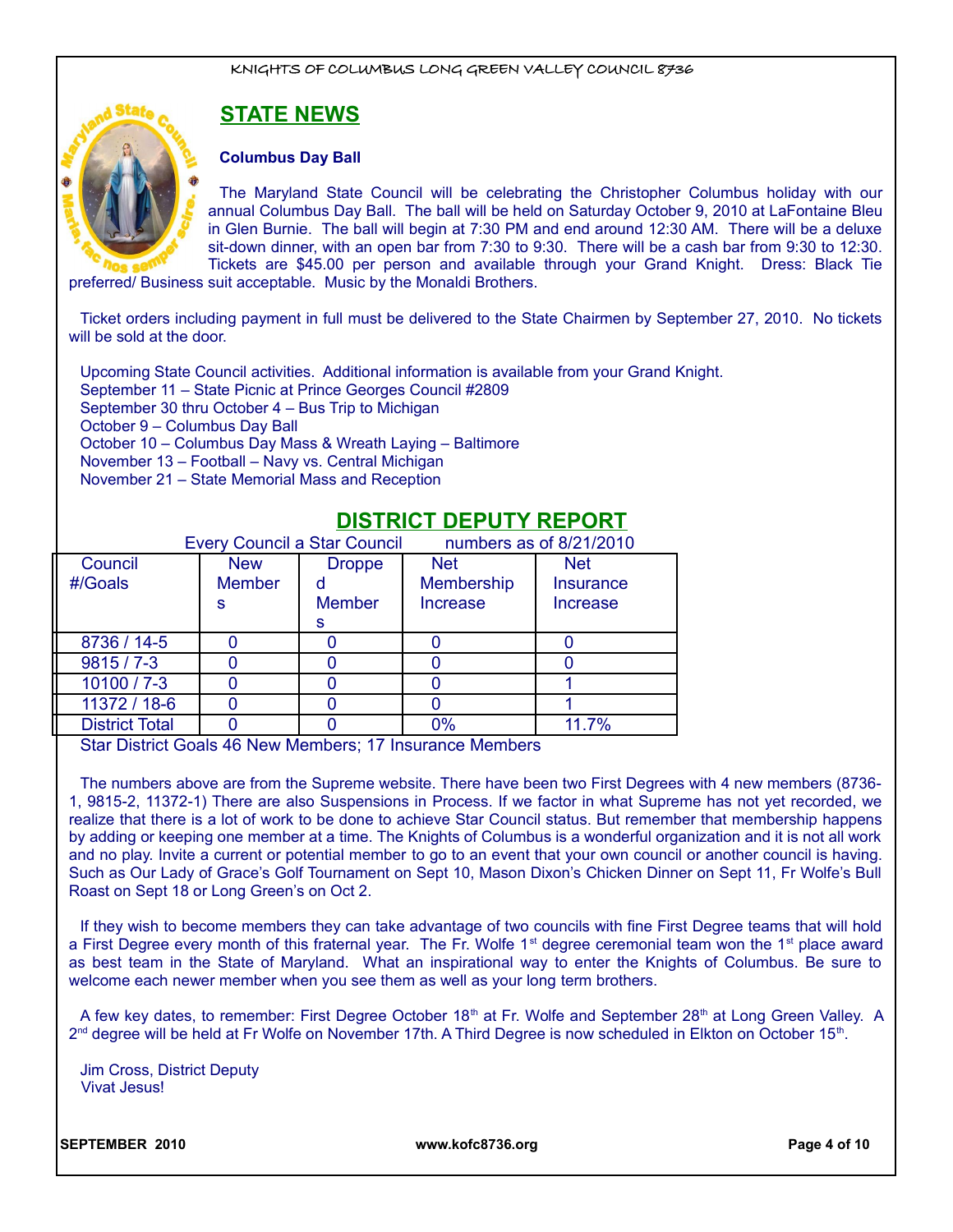# **BALTIMORE CHAPTER OF GRAND KNIGHTS NEWS**

Baltimore Chapter of Grand Knights will hold our September meeting on September 9, 2010 at Cardinal Gibbons Council. Our meeting starts at 8:00 PM and will last approximately 1 hour. This meeting is our annual Shrimp Night. Reservations must be made through Treasurer Greg McClain at GEMcKNIGHT55@hotmail.com . Cost for Shrimp is \$13.00 per person. There will be the regular fare for tyhose not interested in shrimp. The meeting is open to all Grand Knights, Activity Directors and Chairmen, Membership team members and any council members that would like to attend. Our meetings provide an opportunity for you to meet with State Officers and the State Membership and Program Teams. Please make plans to attend the meetings. Our calendar of meetings and events can be found on the Baltimore Chapter Yahoo Group site.

#### **FOURTH DEGREE NEWS**

**Archbishop John Carroll Assembly 2378, Faithful Navigator Mike Novak 410 515 6867; j.m..novak@comcast.net**



On August 7<sup>th</sup> our Archbishop John Carroll Assembly held it's installation of officers. We started with the 5 PM Mass at St. Francis De Sales Church. As Faithful Navigator, I would like to thank Father Charles Wible, Deacon Jim Sullivan and Deacon John Gramling for Sharing the Liturgy of the Mass with us and participating in our Installation Ceremony. A special thank you goes out to our Color Corps Commanders and the Color Corps for their flawless execution during mass and the installation ceremony. As always, they added a special dignity and beauty to our celebration. I thank my family and our Brother Knights from Fr. Wolfe Council who helped with the set up and clean up. I also want to thank everyone who attended and made the night such a success. Those attending had a good time and enjoyed good food and drink.

Archbishop John Carroll assembly will hold their next meeting on September 16<sup>th</sup>, 8:00PM at Our Lady of Grace in Parkton. After the meeting we will have our annual crab fest. The cost for the evening is \$16. We need a head count no later than September 10<sup>th</sup>, so for those Sir Knights who are planning to attend please call me on 410 515-6867 or

E-Mail me at j.m.novak@comcast.net. I thank you for your cooperation.

# **MEMBERSHIP DIRECTOR'S REPORT**

 **Chuck Bogdanowicz, PGK: 410-592-5913; chuckbog@msn.com** 

The council just suspended 6 members who no long have a desire to belong to our order. As a result, our new membership goal is 19 new members with the possibility of additional suspensions in the future. As you can see, retention is as important as recruiting. The health of our council depends on a balance of the two.

We are scheduled to have a first degree the second meeting in September if we have any candidates. There is a Second degree at Belair Council 4714 on Monday, October 4, 2010 and a Third degree at Dundalk Council 2942 on Saturday, February 26, 2011. Please keep these dates open if you need these degrees. The membership team will be contacting you as these dates draw closer.

# **FRATERNAL BENEFITS**

**Jerry Henderson 443-752-1694**

# *"God's Special Children"*

If you have a special needs child, grandchild, niece or nephew you might be interested in discussing what would happen to that child if something happened to the children's parents.

At the Knights of Columbus we have programs to promise that this child (or adult) will have adequate finances for their future care. There is no more compelling responsibility than this one – caring for those who will always be dependent for help.

Please call your council benefits advisor to discuss this critical issue if it applies to you.

**SEPTEMBER 2010 www.kofc8736.org Page 5 of 10**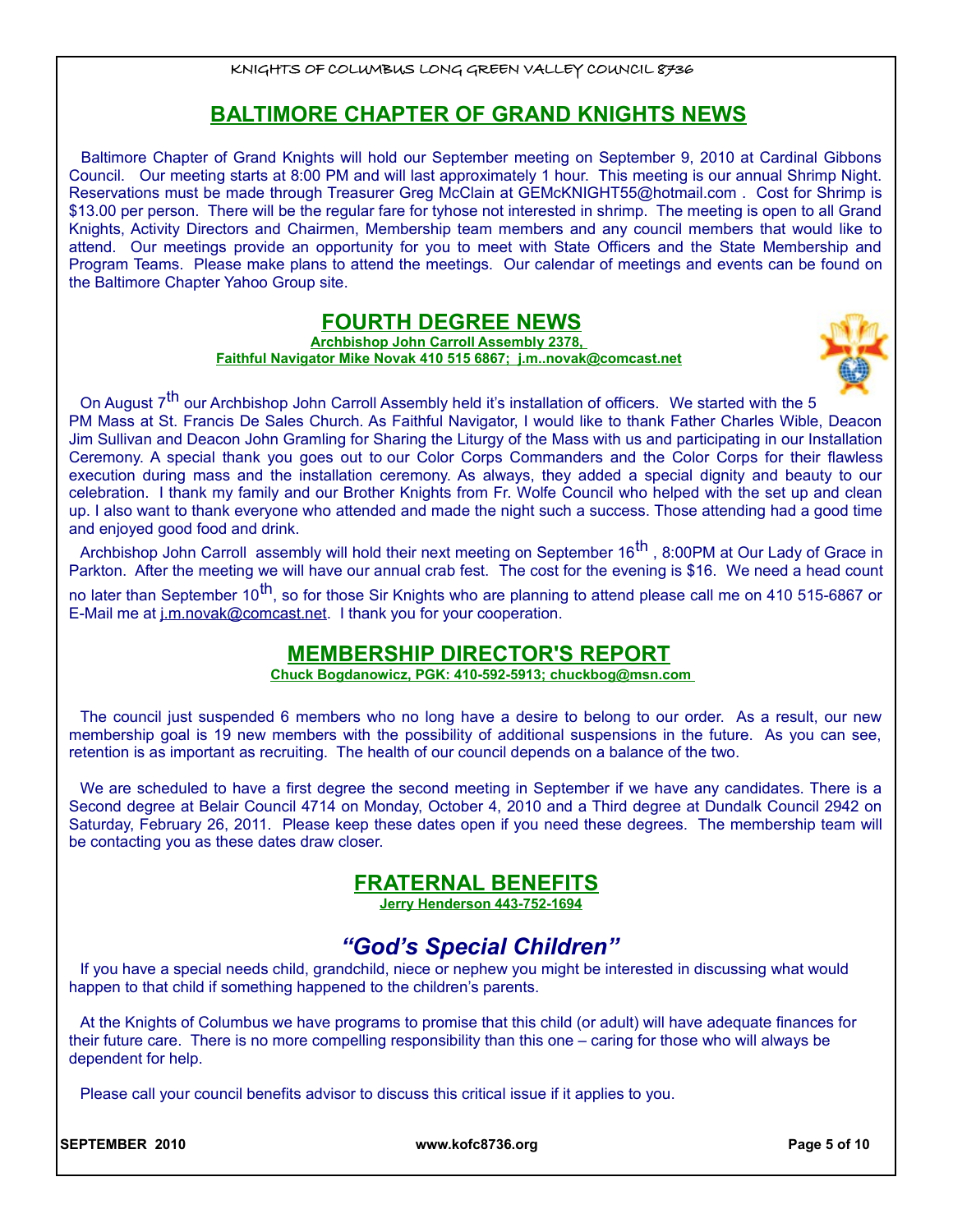### **PROGRAM DIRECTOR'S REPORT**

 **Mike Sallese, PGK; 443-852-1442; msallese11@verizon.net**

Summer vacations are over and we hope everyone's health is good enough to take part in our activities. Over the next few months we will be holding the following activities or helping out around Church and the School with their activities.

This month we will once again honor the Religious Education teachers with a breakfast on 9/19. On 10/2 we will be sponsoring a Bull Roast to help out the School. On 10/08 we will hold a welcome and orientation social for our new members who have joined the Council in the last year. 10/31 is the 5<sup>th</sup> Sunday. In September we will begin an essay contest for the youth of the parish and school. For Halloween weekend, we will be working with the school on its Trick or Treat tailgating event. We will be working at the grocery stories with Our Tootsie Roll drive. In October we will hold our Sunday Membership blitz. In October & November we begin collecting for the Thanksgiving food project and do the "Apple project." In November we also have our blood drive and kick off the "Keep Christ in Christmas" poster contest. In November we will hold our Memorial Mass. St. John's will hold the Parish Fall Cleanup and we always help out. Please check out our Directors' articles in every newsletter for more details.

We are looking for one or several photographers to take pictures of our activities. In years past Pop Stritz has done this but he can use an assistant or two. Please contact me if you can help out with a camera.

# **COMMUNITY ACTIVITIES**

#### **Mike Naumann 410-592-4884 mike.n@pioneernetwork.com**

Long Green Valley Council will begin our Collection for the intellectually disabled – commonly known as the Tootsie Roll Drive – this month. George Landefeld and I will be setting up locations to hand out the Tootsie Rolls and accept donations. If you know of a good place to collect, please let me know so that we can talk with the business owner about collecting there.

In October we will once again hold the "Apple Project". For this activity, we go to one of the local orchards and pick some fresh fruit that we then distribute to those groups that we normally deliver food to. Please consider helping out. More info will be made available as October arrives.

In November we will hold our semi-annual blood drive and our annual Thanksgiving Food Project. Watch this space for more info.

# **CHURCH ACTIVITIES**

#### **Eric Schummacher, Director 410 557 6989, mhschumacher@comcast.net**

#### **Catechetical Sunday**

Religious Education begins again at St. John's on Sunday September 12<sup>th</sup>. But we will wait until Sunday September 19, 2010 and once again honor all the religious education teachers of St. John Parish, CCD as well as the school teachers.. We will hold a Catechetical Sunday brunch for those teaching Sunday morning and those teachers who teach Religious Education during the week. We will be working with Mrs. Konitzer to invite the teachers to attend. If you know any of the teachers please ask them to stop by. We will need your help throughout the morning beginning around 8:00 AM and we expect to be finished around noon.

#### **Rosary of Guadalupan Love**

Knights of Columbus and their families around the world will unite under the intercession of Our Lady of Guadalupe to pray the Rosary of Guadalupan Love on Sept. 8, the Universal Day of Our Lady of Guadalupe.

"On Sept. 8, we will pray the rosary for Our Lady's intercession for unity and peace," said Supreme Knight Carl A. Anderson. "We will pray that the new evangelization will cause the Culture of Life to flourish on all continents and among all people, and that Our Lady of Guadalupe intercedes with her Son to guide our councils in their charitable work."

**SEPTEMBER 2010 www.kofc8736.org Page 6 of 10**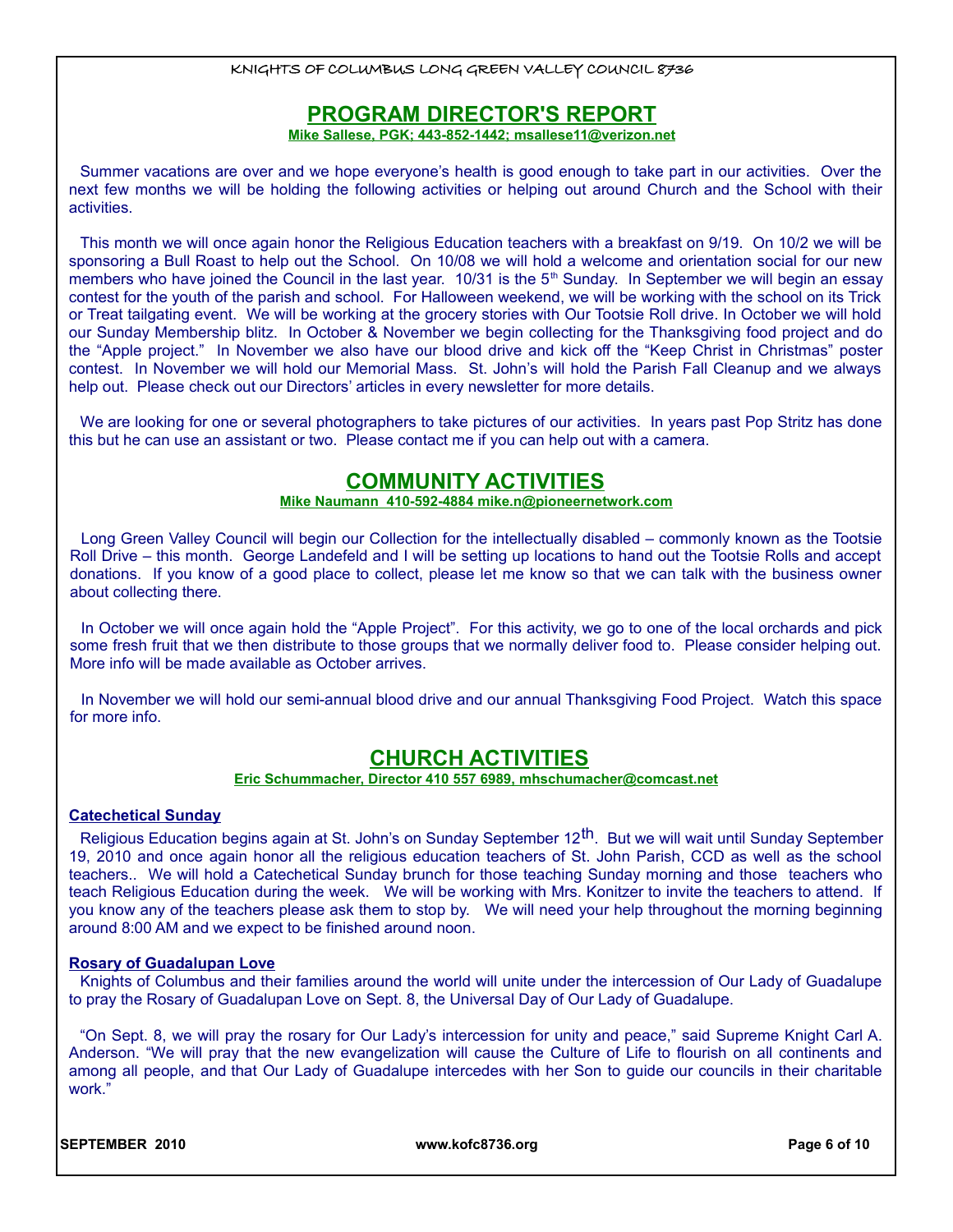The Rosary of Guadalupan Love will be prayed in the Basilica of Our Lady of Guadalupe in Mexico City, Sept. 8 from 9-10PM. (ET). This special worldwide rosary is being organized by the Knights of Columbus, the Archdiocese of Mexico City and the Institute of Guadalupan Studies in observance of the bicentennial of Mexico's independence. The event honors Our Lady of Guadalupe as the "Shield and the Patroness of Our Liberty" and as the Mother of the Civilization of Love.

The Rosary of Guadalupan Love is designed to connect the messages Our Lady of Guadalupe gave to St. Juan Diego with the seven sacraments of the Church and the Church as the sacrament of salvation. "The message of Our Lady of Guadalupe is a message that reflects the great commandment of our Lord to love our neighbors as ourselves (Mt 22:39)," the supreme knight said. "It is a universal message of reconciliation, healing and unity. This event will unite in prayer all Knights and their families, and all dioceses of the Church throughout the world."

For more information go to the Knights' Supreme Council website at: http://www.kofc.org/eb/en/index.html

### **COUNCIL ACTIVITIES**

 **John Stansfield: 443-504-7503; ressq351@Verizon.net**

We are running the Incentive Car Raffle this month in conjunction with every council in the State. We have raffle tickets at \$1 a piece. The grand prize is a new car. Please talk with Tom Rowan about the tickets. When sold, the tickets earn 60 cents for Long Green Valley Council and 40 cents for the State Council. The State council pays for all costs of the raffle out of the 40 cents. This is a pure profit for Long Green and with the baseball season we've had, we can use your strong effort in making sales to your coworkers, friends and relatives. We need to get all the tickets stubs and payment by the end of September as the drawing will be held on October 9, 2010 at the Columbus Day Ball. We will also sell tickets at weekend Masses at St. John's so please help us out.

On October 2<sup>nd</sup>, we will hold a Bull Roast after Saturday evening Mass. We are also working on the Membership Blitz on a weekend at St. John's.

### **YOUTH ACTIVITIES**

#### **Joshua Pippin (410) 292-5897 j\_peregrin@msn.com**

Upcoming activities for the fall (tentative) are the essay contest "The Responsibility of the Catholic Citizen in a Free Society", the soccer shootout, and the rocket launch. I have been in contact with St. John school's principal, Jean Delcher and will be discussing plans with her after the 23rd of August.

Regardless of what activities are decided on, the main aid needed for the youth activities will be Knights acting as judges and supervision for each contest. If you are interested in helping, please contact me via email or phone, or talk to me during one of the Knight's meetings.

#### **PRO-LIFE Jim Cross 410-893-1266**

All Knights are asked to pray a rosary at 9 PM on September 8 as an expression of Guadelupan Love. The Blessed Mother's birthday is September 8 which is exactly nine months after the holyday of her Immaculate Conception. The image of Our Lady of Guadelupe portrays her as pregnant. There will be an Archdiocesan "Forty Days for Life" from September 23 to November 3 during which many special events will be held in many parishes. We are all urged to pray for success in Pro-Life issues whether they are small or a Saul/St Paul type conversion of some elected officials. All is possible with God.

# **LECTURER'S REPORT**

 **Chuck Bogdanowicz, PGK: 410-592-5913; chuckbog@msn.com** 

I want to thank all my brother Knights who have practiced the first principle of our order: Charity. They have been sending Jokes, stories and puns to use during my Lecturer's program. What a group of guys!

Please plan to attend the second meeting in October. We will have our fraternal benefits advisor Jerry Henderson as the guest speaker. This should be of interest to all of us. More information will be in the October news letter.

**SEPTEMBER 2010 www.kofc8736.org Page 7 of 10**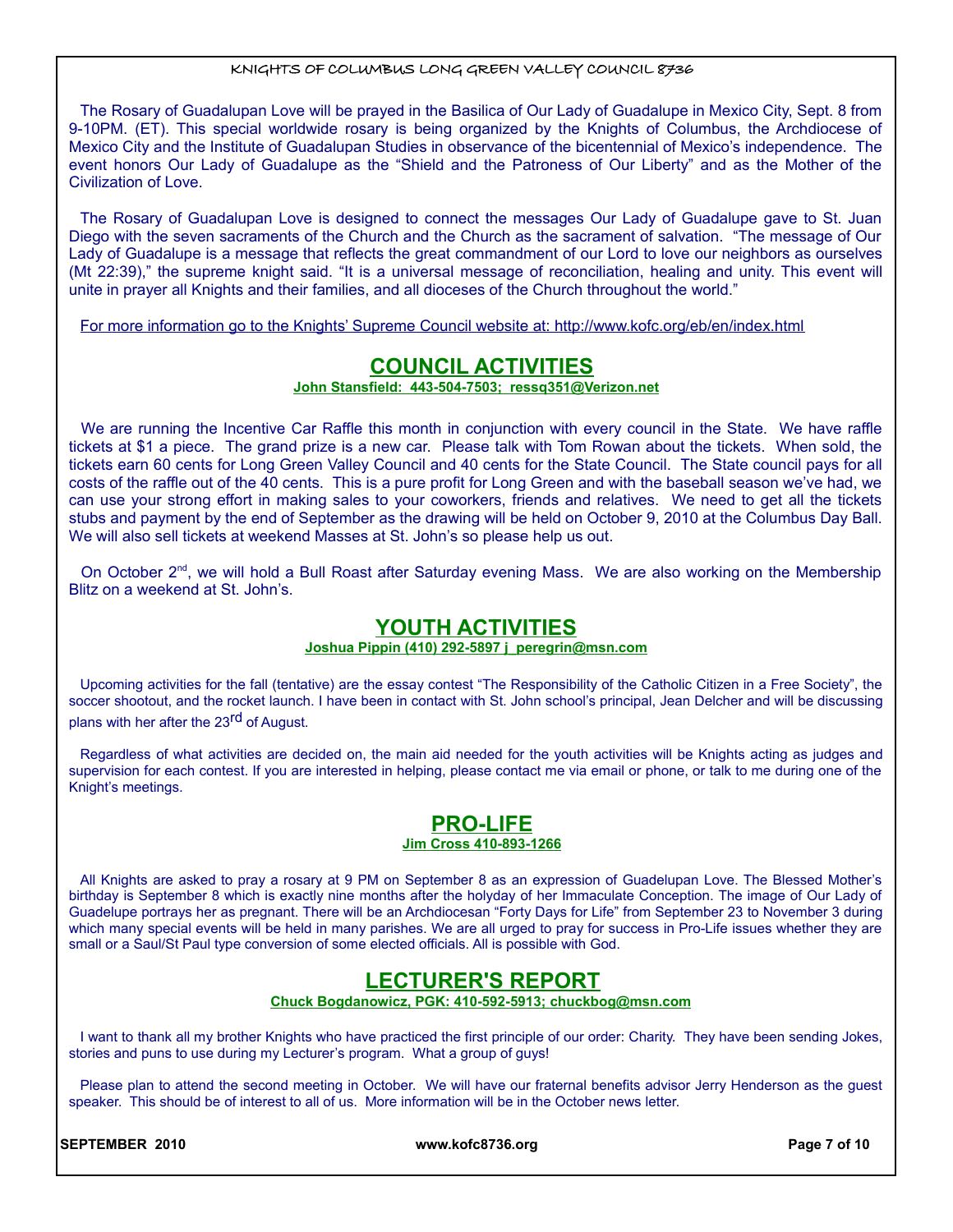#### **CHANCELLOR'S REPORT**

**Bob McGraw, Work 410-887-1828, Cell/Text 443-299-7732, E-mail rsmcgraw@verizon.net**

Feel free to contact me if you know of any brother or family member that is in need of prayers.

Please continue to pray for the following:

#### **Brothers:**

John Robinson Paul Weber

#### **Relations:**

Mary Renshaw, Wife of Brother Robert Renshaw Stanley Gibson, Brother of Brother Sam Gibson Tim Lince, Brother-in-Law of Brother Thomas Rowan Doris Duncan, Mother in Law of Brother Thomas Rowan Tory Robinson, Wife of Brother John Robinson William Schmidt Jr., Brother of Jim Schmidt Mary Weber, Wife of Brother Paul Weber

**Deceased:**

Elizabeth Scott Sister of Brother Jim Schmidt and Aunt to Brother Jim Schmidt Jr.

*NOTE: We have no system of routinely identifying those people whose health has improved to the point that they no longer need to be on the prayer list. Consequently, at the end of each quarter, we will delete all names that have been on the list for three or more months. Anyone with a request should contact the Chancellor, Bob McGraw, at either of the above addresses and they will be listed/reinstated on the prayer list.*

# **SEPTEMBER BIRTHDAYS**

| <b>JOE SHIMANEK</b>    | <b>BILLIOFFFLER</b>  |    |  |
|------------------------|----------------------|----|--|
| JERRY HENDERSON        | <b>CHARLES GREBE</b> |    |  |
| <b>CAL GUTHRIE</b>     | <b>ED GIBBONS</b>    |    |  |
| <b>DENNIS MITCHELL</b> | <b>JOHN PIRISINO</b> | 22 |  |

#### **BASEBALL GAMES Bob Renshaw 410 592 8406**



The two games in September should be good money-makers for the Council. Games with the Red Sox and Yankees are usually very well attended and may well justify the work that we have put in all season. The Thursday night game was the only chance we had to work a Red Sox game. Although it may be inconvenient for some, we need as many people as possible. If you have not been getting calls, let me know. We do need you. We had to cancel the August 6 game for lack of help, so don't be shy if you are willing to work a game.

The Council officers have decided that we will not take responsibility for the stand next year. If another council does so, we may work some of their games, but there is no guarantee. If any members want to work a game "for old time's sake" or if anyone is just curious about what we do down there, these last three games

may be your last chance.

Please review the remaining schedule and choose the games that you can work. If you have not signed up at a meeting or been called by one of the callers, contact me, Bob Renshaw at 410-592-8406 ( cell" 443-655-1138) or Jim Schmidt at 410-592-8891. You can email me at baltobob@comcast.net.

09/02/2010 7:05 PM Thur Red Sox 09/17/2010 7:05 PM Fri New York 10/01/2010 7:05 PM Fri Tigers

**SEPTEMBER 2010 www.kofc8736.org Page 8 of 10**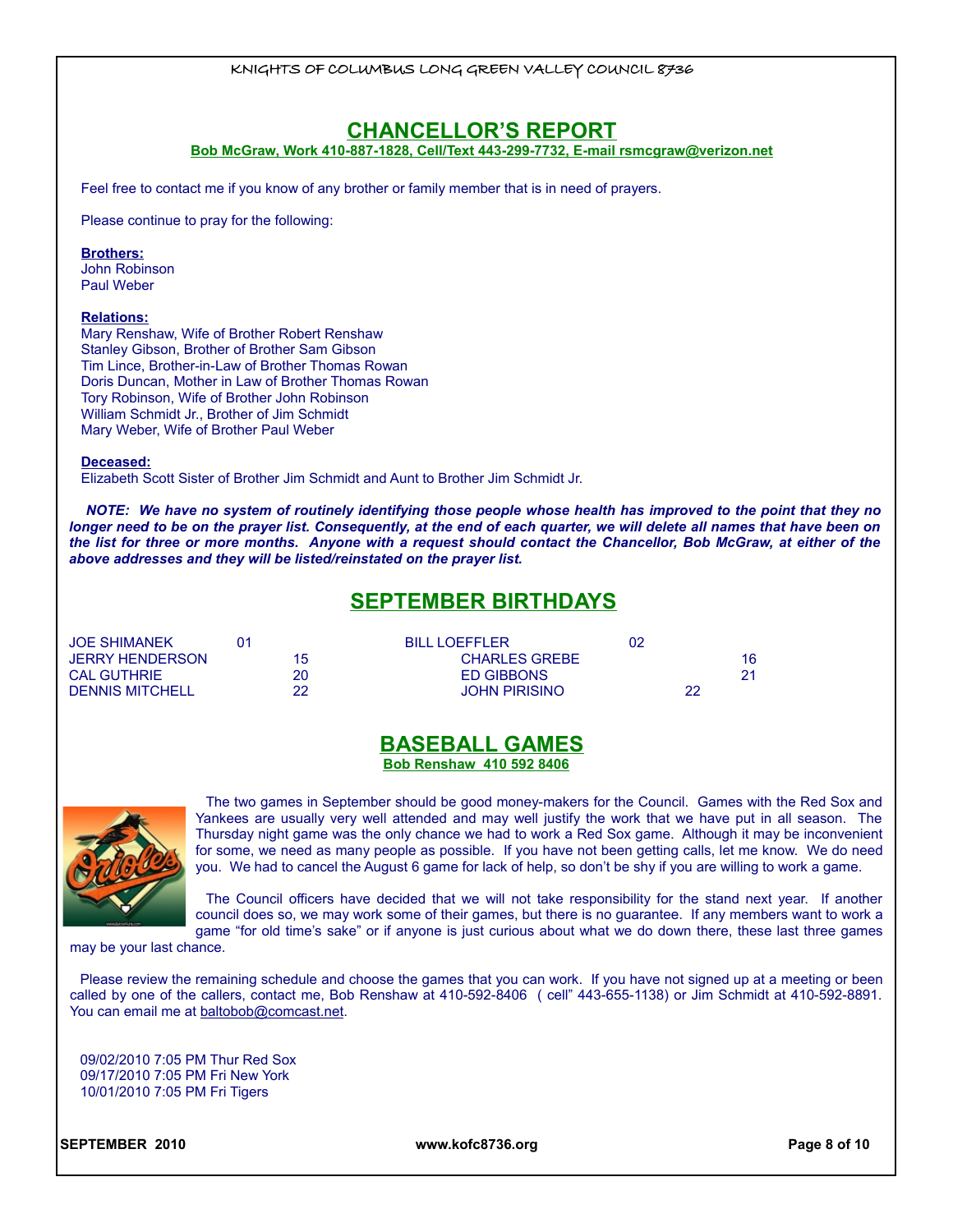# **DATES TO REMEMBER**

| <b>DATE DAY</b>                                                                           |                                                                                                                                    | <b>TIME</b>                                                                                                           | <b>ACTIVITY</b>                                                                                                                                                                                                                                                                                                                                                                                                                                                                                   | <b>LOCATION</b>                                                                                                                                                                                                            |  |
|-------------------------------------------------------------------------------------------|------------------------------------------------------------------------------------------------------------------------------------|-----------------------------------------------------------------------------------------------------------------------|---------------------------------------------------------------------------------------------------------------------------------------------------------------------------------------------------------------------------------------------------------------------------------------------------------------------------------------------------------------------------------------------------------------------------------------------------------------------------------------------------|----------------------------------------------------------------------------------------------------------------------------------------------------------------------------------------------------------------------------|--|
|                                                                                           | <b>SEPTEMBER</b>                                                                                                                   |                                                                                                                       |                                                                                                                                                                                                                                                                                                                                                                                                                                                                                                   |                                                                                                                                                                                                                            |  |
| $\overline{2}$                                                                            | Thurs.                                                                                                                             | 7:05 PM                                                                                                               | <b>Baseball Game-Redsox</b>                                                                                                                                                                                                                                                                                                                                                                                                                                                                       | <b>Camden Yards</b>                                                                                                                                                                                                        |  |
| 6                                                                                         | Mon.                                                                                                                               |                                                                                                                       | <b>Labor Day Holiday</b>                                                                                                                                                                                                                                                                                                                                                                                                                                                                          |                                                                                                                                                                                                                            |  |
| 7                                                                                         | Tues.                                                                                                                              | 7:00 PM                                                                                                               | <b>Knights Ladies Meeting</b>                                                                                                                                                                                                                                                                                                                                                                                                                                                                     | <b>Council Home</b>                                                                                                                                                                                                        |  |
| 8                                                                                         | Thurs.                                                                                                                             | 7:00 PM                                                                                                               | <b>Officers Meeting</b>                                                                                                                                                                                                                                                                                                                                                                                                                                                                           | <b>Council Home</b>                                                                                                                                                                                                        |  |
| 8                                                                                         | Wed.                                                                                                                               | 9:00 PM                                                                                                               | Say the Rosary in honor of Our Lady of Guadelupe                                                                                                                                                                                                                                                                                                                                                                                                                                                  |                                                                                                                                                                                                                            |  |
| 9                                                                                         | Thurs.                                                                                                                             | 8:00 PM                                                                                                               | <b>BCGK Meeting/Shrimp Feast</b>                                                                                                                                                                                                                                                                                                                                                                                                                                                                  | <b>Columbus Gardens</b>                                                                                                                                                                                                    |  |
| 11                                                                                        | Sat.                                                                                                                               |                                                                                                                       | K/C World Day of Prayer for Peace                                                                                                                                                                                                                                                                                                                                                                                                                                                                 |                                                                                                                                                                                                                            |  |
| 14                                                                                        | Tues.                                                                                                                              | 8:00 PM                                                                                                               | <b>Business Meeting</b>                                                                                                                                                                                                                                                                                                                                                                                                                                                                           | <b>Council Home</b>                                                                                                                                                                                                        |  |
| 16                                                                                        | Thurs.                                                                                                                             | 8:00 PM                                                                                                               | <b>ABJC Meeting</b>                                                                                                                                                                                                                                                                                                                                                                                                                                                                               | Fr. O'Neil Council                                                                                                                                                                                                         |  |
| 17                                                                                        | Fri.                                                                                                                               | 7:05PM                                                                                                                | <b>Baseball game-Yankees</b>                                                                                                                                                                                                                                                                                                                                                                                                                                                                      | <b>Camden Yards</b>                                                                                                                                                                                                        |  |
| 19                                                                                        | Sun.                                                                                                                               |                                                                                                                       | <b>Catechetical Brunch</b><br>for religious Teachers                                                                                                                                                                                                                                                                                                                                                                                                                                              | <b>Council Home</b>                                                                                                                                                                                                        |  |
| 28                                                                                        | Tues.                                                                                                                              | 8:00 PM                                                                                                               | <b>Council Social Meeting</b><br>and First Degree Exemplification                                                                                                                                                                                                                                                                                                                                                                                                                                 | <b>Council Home</b>                                                                                                                                                                                                        |  |
|                                                                                           |                                                                                                                                    |                                                                                                                       | <b>OCTOBER</b>                                                                                                                                                                                                                                                                                                                                                                                                                                                                                    |                                                                                                                                                                                                                            |  |
| 01<br>02<br>05<br>07<br>08<br>09<br>12<br>14<br>15<br>18<br>21<br>23/24<br>26<br>29<br>31 | Fri.<br>Sat.<br>Tues.<br>Thurs.<br>Fri.<br>Sat.<br>Tues.<br>Thurs.<br>Fri.<br>Mon.<br>Thurs.<br>Sat./Sun.<br>Tues.<br>Fri.<br>Sun. | 7:05 PM<br>6:30 PM<br>7:00 PM<br>7:00 PM<br>7:00 PM<br>8:00 PM<br>8:00 PM<br>8:00 PM<br>8:00 PM<br>8:00 PM<br>7:00 PM | <b>Baseball Game-Tigers</b><br><b>Bull Roast</b><br><b>Knights Ladies Meeting</b><br><b>Officers Meeting</b><br><b>New Member Welcome and Orientation Social</b><br><b>Columbus Day Ball</b><br><b>Business Meeting</b><br><b>BCGK Meeting</b><br>First Quarterly Program Reports due to State<br><b>First Degree Exemplification</b><br><b>ABJC Assembly Meeting</b><br>All Masses Membership Blitz<br><b>Social Meeting</b><br><b>HASA Trunk or Treat for SJE School</b><br><b>Fifth Sunday</b> | <b>Camden Yards</b><br>St. Johns Hall<br><b>Council Home</b><br><b>Council Home</b><br><b>Council Home</b><br><b>Council Home</b><br>St. Johns Church Hall<br>Fr. Wolfe Council<br>St. Johns Church<br><b>Council Home</b> |  |
|                                                                                           | SEPTEMBER 2010                                                                                                                     |                                                                                                                       | www.kofc8736.org                                                                                                                                                                                                                                                                                                                                                                                                                                                                                  | Page 9 of 10                                                                                                                                                                                                               |  |